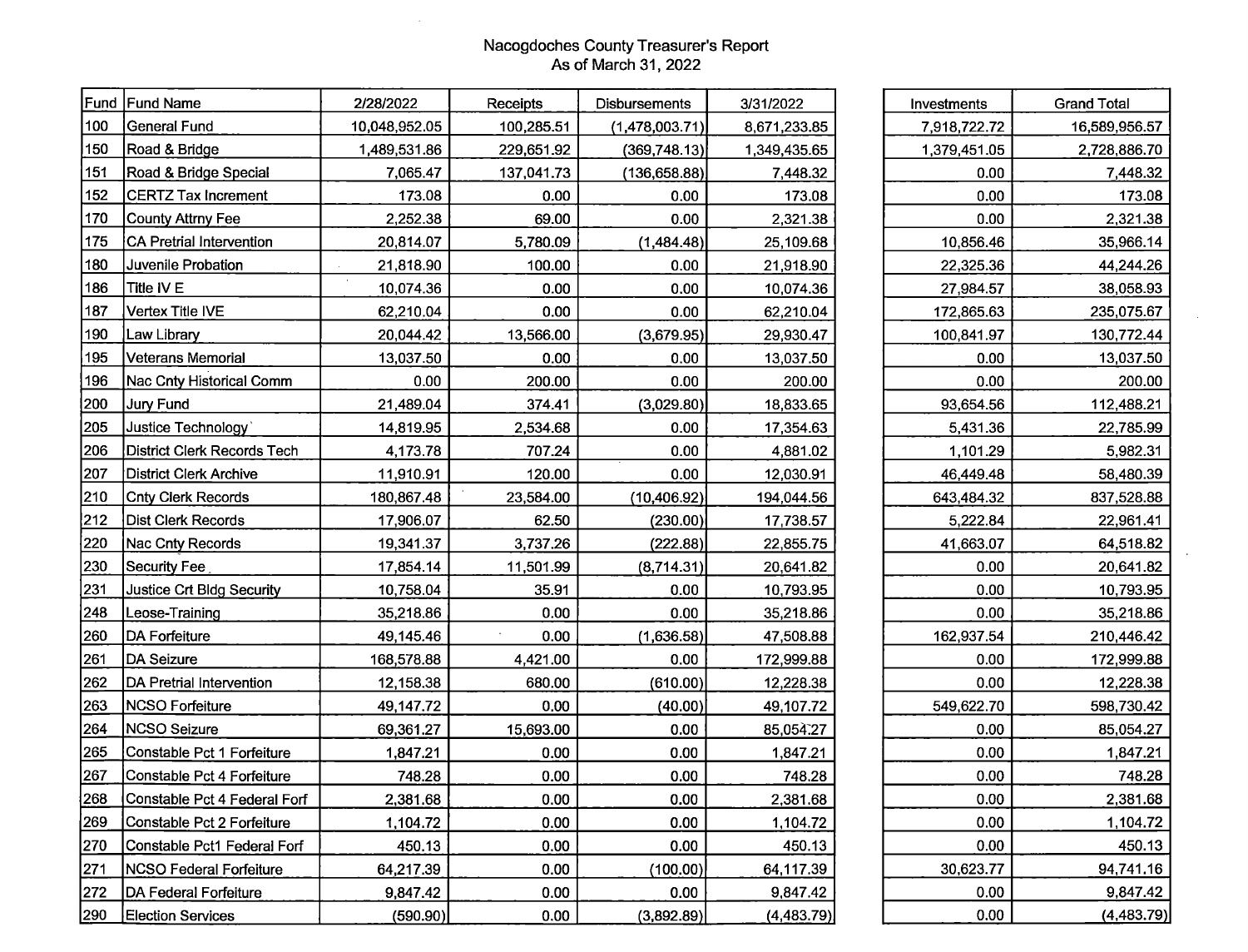## Nacogdoches County Treasurer's Report As of March 31, 2022

| Fund | Fund Name                        | 2/28/2022     | Receipts     | Disbursements    |               |
|------|----------------------------------|---------------|--------------|------------------|---------------|
| 291  | Chapter 19 Funds                 | (4,261.00)    | 225.73       | (225.73)         | (4,261.00)    |
| 292  | <b>HAVA Funds</b>                | 18,776.24     | 0.00         | 0.00             | 18,776.24     |
| 301  | <b>TJJD State Aid</b>            | (19,980.40)   | 22,889.52    | (12,066.59)      | (9, 157.47)   |
| 302  | <b>TJJD Community Programs</b>   | 15,520.00     | 696.00       | (826.00)         | 15,390.00     |
| 303  | TJJD Pre & Post Adjud            | 31,331.42     | 23,344.00    | (5,542.20)       | 49,133.22     |
| 304  | <b>TJJD Regional Reimb.</b>      | (19, 474.33)  | 0.00         | 0.00             | (19, 474.33)  |
| 305  | TJJD Regionalization 2017        | 3,193.00      | 0.00         | 0.00             | 3,193.00      |
| 306  | TJJD Interest                    | 1,356.47      | 11.48        | 0.00             | 1,367.95      |
| 308  | <b>TJJD Mental Health</b>        | 24,053.00     | 8,440.00     | (110.00)         | 32,383.00     |
| 309  | <b>TJJD Commitment Reduction</b> | (6, 793.42)   | 21,487.00    | (15,580.54)      | (886.96)      |
| 401  | <b>Adult Supervision</b>         | 134,032.97    | 153,059.63   | (67, 270.97)     | 219,821.63    |
| 402  | <b>Special Services</b>          | 2,431.78      | 13,770.00    | (4,351.60)       | 11,850.18     |
| 403  | <b>Sex Offender Counseling</b>   | 1,994.42      | 20,000.00    | (6,729.04)       | 15,265.38     |
| 404  | <b>Community Service</b>         | 4,561.30      | 14,303.00    | (3,982.84)       | 14,881.46     |
| 405  | Mentally Impaired CaseLoad       | 9,047.81      | 13,750.00    | (293.97)         | 22,503.84     |
| 406  | Pre-Trial Diversion Program      | 1,154.42      | 9,255.00     | (3,337.12)       | 7,072.30      |
| 501  | <b>Task Force Seizures</b>       | 131,082.61    | 0.00         | 0.00             | 131,082.61    |
| 509  | Cares Act Federal                | 0.00          | 0.00         | 0.00             | 0.00          |
| 510  | <b>ARP American Rescue</b>       | 6,363,600.31  | 1,891.65     | 0.00             | 6,365,491.96  |
| 525  | Victims Coordinator              | 1,947.30      | 6.00         | 0.00             | 1,953.30      |
| 526  | <b>CA Victims Assist</b>         | (6,046.20)    | 4,306.79     | (4,326.89)       | (6,066.30)    |
| 530  | OOG CESF Federal                 | 0.00          | 0.00         | 0.00             | 0.00          |
| 531  | Homeland Sec Grant               | 0.00          | 0.00         | 0.00             | 0.00          |
| 610  | Interest & Sinking               | 2,339.44      | 29,094.60    | 0.00             | 31,434.04     |
| 710  | 1999 CO Project                  | 19,173.18     | 0.00         | 0.00             | 19,173.18     |
| 730  | Permanent Improvement            | 776,908.94    | 1,034,359.63 | (59,079.36)      | 1,752,189.21  |
| 810  | Lake Naconiche                   | 36,525.87     | 12,723.19    | (7,323.26)       | 41,925.80     |
| 820  | Expo                             | 68,707.99     | 82,378.86    | (108, 111.55)    | 42,975.30     |
| 830  | Shelter/Civic Center             | 28,863.80     | 11,588.73    | (11, 448.61)     | 29,003.92     |
| 880  | <b>State Agency</b>              | 1,274,927.06  | 1,364,214.58 | (1, 164, 974.32) | 1,474,167.32  |
| 890  | Cash Bond                        | 196,996.48    | 50.00        | (1,500.00)       | 195,546.48    |
| 895  | <b>Cnty Clerk Unearned</b>       | 23,586.82     | 0.00         | (69.00)          | 23,517.82     |
| 896  | J/Prob Restitution               | 4,936.84      | 0.00         | 0.00             | 4,936.84      |
|      | Totals                           | 21,579,205.53 | 3,391,991.63 | (3,495,608.12)   | 21,475,589.04 |

 $\alpha$ 

| Investments   | <b>Grand Total</b> |  |  |
|---------------|--------------------|--|--|
| 0.00          | (4,261.00)         |  |  |
| 0.00          | 18,776.24          |  |  |
| 30,044.05     | 20,886.58          |  |  |
| 0.00          | 15,390.00          |  |  |
| 0.00          | 49,133.22          |  |  |
| 0.00          | (19, 474.33)       |  |  |
| 0.00          | 3,193.00           |  |  |
| 0.00          | 1,367.95           |  |  |
| 0.00          | 32,383.00          |  |  |
| 0.00          | (886.96)           |  |  |
| 511,210.85    | 731,032.48         |  |  |
| 0.00          | 11,850.18          |  |  |
| 0.00          | 15,265.38          |  |  |
| 0.00          | 14,881.46          |  |  |
| 0.00          | 22,503.84          |  |  |
| 0.00          | 7,072.30           |  |  |
| 30,671.52     | 161,754.13         |  |  |
| 0.00          | 0.00               |  |  |
| 0.00          | 6,365,491.96       |  |  |
| 0.00          | 1,953.30           |  |  |
| 0.00          | (6,066.30)         |  |  |
| 0.00          | 0.00               |  |  |
| 0.00          | 0.00               |  |  |
| 328,160.09    | 359,594.13         |  |  |
| 588,859.89    | 608,033.07         |  |  |
| 3,743,794.90  | 5,495,984.11       |  |  |
| 17,748.26     | 59,674.06          |  |  |
| 122,927.77    | 165,903.07         |  |  |
| 0.00          | 29,003.92          |  |  |
| 0.00          | 1,474,167.32       |  |  |
| 0.00          | 195,546.48         |  |  |
| 0.00          | 23,517.82          |  |  |
| 0.00          | 4,936.84           |  |  |
| 16,586,656.02 | 38,062,245.06      |  |  |

 $\mathcal{L}$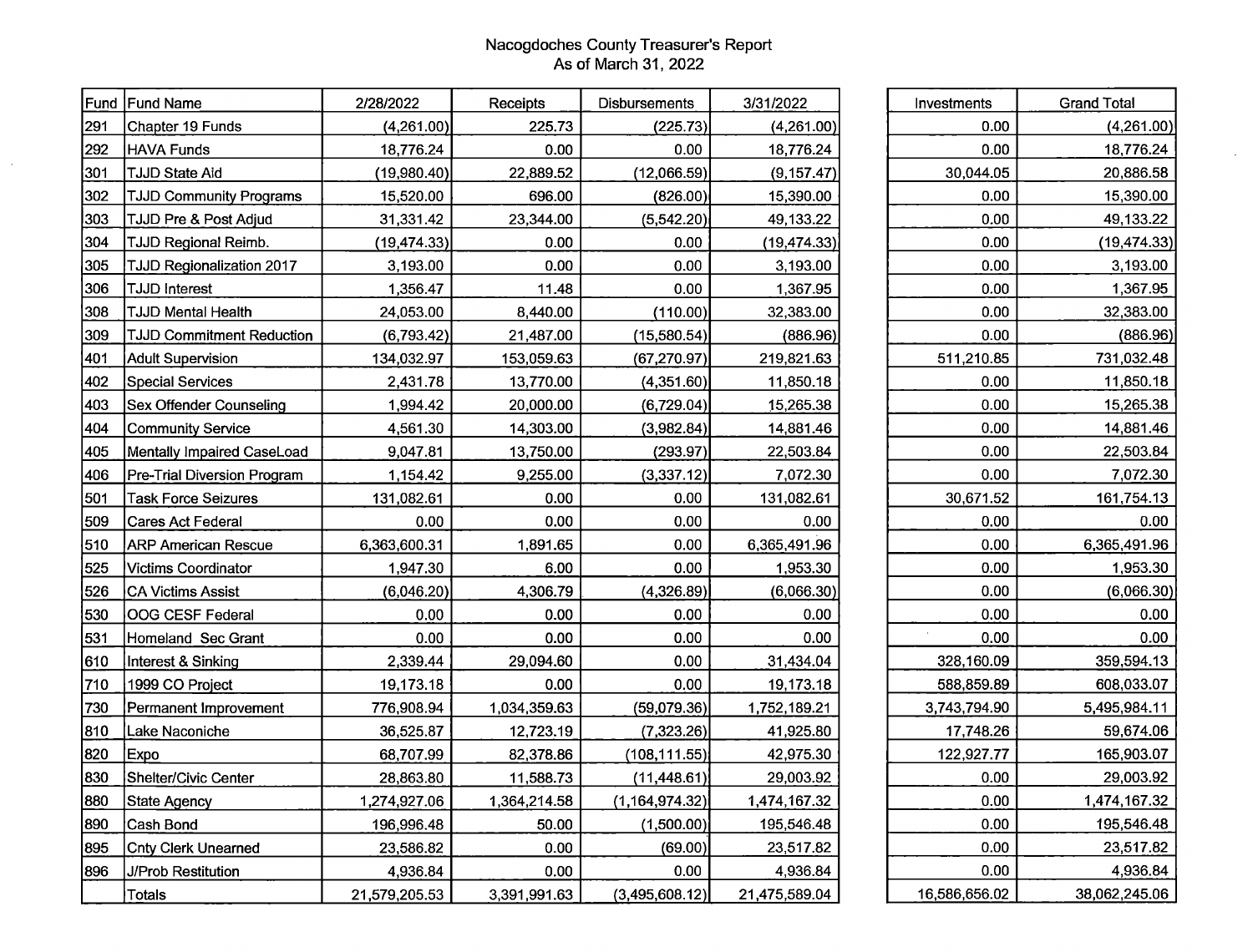## **Nacogdoches County Treasurer's Report of Investments As of March 31, 2022**

| Fund | <b>TexPool</b> | <b>CBTx MMkt</b> | Citizen's CD    | Citizen's CD     | CBTx CD          | CBTx CD         | Investments  |
|------|----------------|------------------|-----------------|------------------|------------------|-----------------|--------------|
|      |                | 11140946         | 50901195        | 50900682         | 51738            | 51885           |              |
|      | 0.1588%        | 0.45%            | 0.350%          | 0.301%           | 0.30%            | 0.30%           |              |
|      |                |                  | Matures 3/30/22 | Matures 04/05/22 | Matures 05/06/22 | Matures 6/27/22 |              |
| 100  | 37,431.11      | 2,546,852.33     | 2,740,908.12    | 533,690.08       | 1,047,974.35     | 1,011,866.73    | 7,918,722.72 |
| 150  | 10,106.81      | 1,163,908.57     |                 | 205,435.67       |                  |                 | 1,379,451.05 |
| 151  |                |                  |                 |                  |                  |                 | 0.00         |
| 175  |                | 10,856.46        |                 |                  |                  |                 | 10,856.46    |
| 180  |                | 22,325.36        |                 |                  |                  |                 | 22,325.36    |
| 186  | 20,891.36      | 7,093.21         |                 |                  |                  |                 | 27,984.57    |
| 187  | 49,812.56      | 123,053.07       |                 |                  |                  |                 | 172,865.63   |
| 190  | 55,892.79      | 44,949.18        |                 |                  |                  |                 | 100,841.97   |
| 200  | 12,067.59      | 81,586.97        |                 |                  |                  |                 | 93,654.56    |
| 205  | 5,431.36       |                  |                 |                  |                  |                 | 5,431.36     |
| 206  |                | 1,101.29         |                 |                  |                  |                 | 1,101.29     |
| 207  | 30,730.44      | 15,719.04        |                 |                  |                  |                 | 46,449.48    |
| 210  | 21,249.72      | 622,234.60       |                 |                  |                  |                 | 643,484.32   |
| 212  | 5,222.84       |                  |                 |                  |                  |                 | 5,222.84     |
| 220  | 20,091.44      | 21,571.63        |                 |                  |                  |                 | 41,663.07    |
| 230  |                |                  |                 |                  |                  |                 | 0.00         |
| 260  | 142,738.17     | 20,199.37        |                 |                  |                  |                 | 162,937.54   |
| 262  |                |                  |                 |                  |                  |                 | 0.00         |
| 263  | 105,296.90     | 444,325.80       |                 |                  |                  |                 | 549,622.70   |
| 265  |                |                  |                 |                  |                  |                 | 0.00         |
| 266  |                |                  |                 |                  |                  |                 | 0.00         |
| 267  |                |                  |                 |                  |                  |                 | 0.00         |
| 271  | 15,723.87      | 14,899.90        |                 |                  |                  |                 | 30,623.77    |
| 290  |                |                  |                 |                  |                  |                 | 0.00         |
| 291  |                |                  |                 |                  |                  |                 | 0.00         |
| 292  |                |                  |                 |                  |                  |                 | 0.00         |
| 301  |                | 30,044.05        |                 |                  |                  |                 | 30,044.05    |
| 308  |                |                  |                 |                  |                  |                 | 0.00         |
| 309  |                |                  |                 |                  |                  |                 | 0.00         |